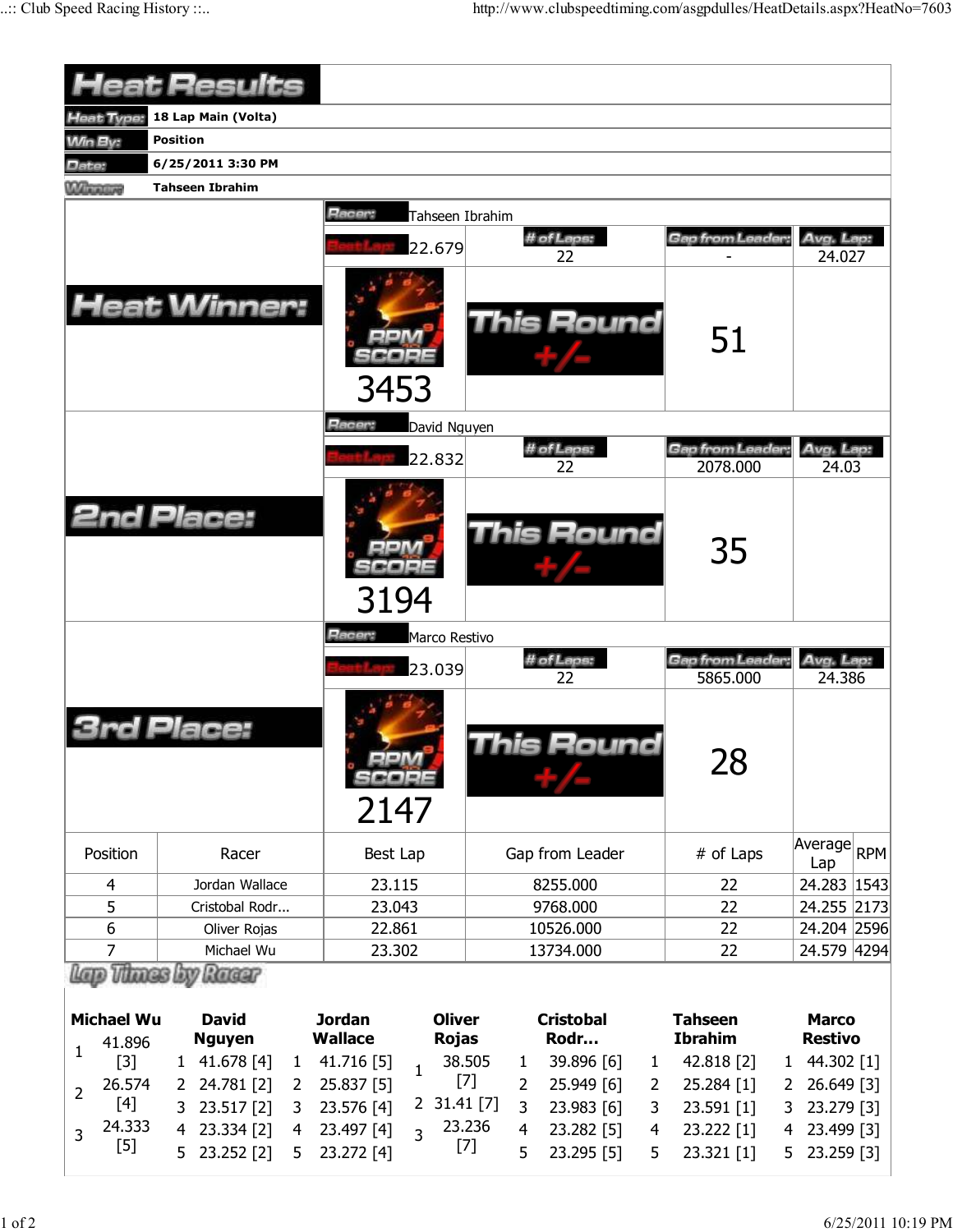r

|                | <b>Michael Wu</b> |                                                                  |                  |    |                                                                                                                                                                                                                                                                                                                                                                                                                                                                                                        |    |                          |    |                                  |                                |               |  |
|----------------|-------------------|------------------------------------------------------------------|------------------|----|--------------------------------------------------------------------------------------------------------------------------------------------------------------------------------------------------------------------------------------------------------------------------------------------------------------------------------------------------------------------------------------------------------------------------------------------------------------------------------------------------------|----|--------------------------|----|----------------------------------|--------------------------------|---------------|--|
| $\overline{4}$ | 23.987<br>[6]     |                                                                  |                  |    | <b>Oliver</b><br><b>Rojas</b>                                                                                                                                                                                                                                                                                                                                                                                                                                                                          |    |                          |    |                                  |                                |               |  |
| 5              | 23.644<br>[6]     |                                                                  |                  | 4  | 23.252<br>$[7]$                                                                                                                                                                                                                                                                                                                                                                                                                                                                                        |    |                          |    |                                  |                                |               |  |
| 6              | 23.651<br>[6]     |                                                                  |                  | 6  | 5 23.27 [7]<br>23.04 [7]                                                                                                                                                                                                                                                                                                                                                                                                                                                                               |    |                          |    |                                  |                                |               |  |
| 7              | 23.579<br>[6]     |                                                                  |                  | 7  | 23.172<br>$[7]$                                                                                                                                                                                                                                                                                                                                                                                                                                                                                        |    |                          |    |                                  |                                |               |  |
| 8              | 23.922            | <b>David</b><br><b>Jordan</b><br><b>Wallace</b><br><b>Nguyen</b> |                  |    | 22.928                                                                                                                                                                                                                                                                                                                                                                                                                                                                                                 |    | <b>Cristobal</b><br>Rodr |    | <b>Tahseen</b><br><b>Ibrahim</b> | <b>Marco</b><br><b>Restivo</b> |               |  |
|                | [6]               | 23.108 [2]<br>6                                                  | 23.578 [4]<br>6  | 8  | $[7] \centering% \includegraphics[width=1\textwidth]{images/TransY.pdf} \caption{The first two different values of $d=3$ and $d=4$ (left) and $d=5$ (right) and $d=6$ (right) and $d=6$ (right) and $d=6$ (right) and $d=6$ (right) and $d=6$ (right) and $d=6$ (right) and $d=6$ (right) and $d=6$ (right) and $d=6$ (right) and $d=6$ (right) and $d=6$ (right) and $d=6$ (right) and $d=6$ (right) and $d=6$ (right) and $d=6$ (right) and $d=6$ (right) and $d=6$ (right) and $d=6$ (right) and $$ | 6  | 23.467 [5]               | 6  | 23.074 [1]                       | 6                              | 23.347 [3]    |  |
| 9              | 23.471<br>[6]     | 22.992 [2]<br>7                                                  | 23.145 [4]<br>7  | 9  | 23.184                                                                                                                                                                                                                                                                                                                                                                                                                                                                                                 | 7  | 23.344 [5]               | 7  | 23.032 [1]                       | 7                              | 23.32 [3]     |  |
|                | 23.691            | 23.108 [2]<br>8                                                  | 23.344 [4]<br>8  |    | $[7]$                                                                                                                                                                                                                                                                                                                                                                                                                                                                                                  | 8  | 23.189 [5]               | 8  | 23.044 [1]                       | 8                              | 23.08 [3]     |  |
| 10             | [6]               | 22.983 [2]<br>9                                                  | 23.37 [4]<br>9   | 10 | 23.128                                                                                                                                                                                                                                                                                                                                                                                                                                                                                                 | 9  | 23.284 [5]               | 9  | 23.01 [1]                        | 9                              | 23.388 [3]    |  |
| 11             | 23.6[6]           | 10 23.089 [2]                                                    | 23.235 [4]<br>10 |    | $[7]$<br>22.979                                                                                                                                                                                                                                                                                                                                                                                                                                                                                        | 10 | 23.128 [5]               | 10 | 22.991 [1]                       |                                | 10 23.249 [3] |  |
| 12             | 23.377            | 11<br>$23.1$ [2]                                                 | 23.273 [4]<br>11 | 11 | $[7]$                                                                                                                                                                                                                                                                                                                                                                                                                                                                                                  | 11 | 23.335 [5]               | 11 | 22.903 [1]                       |                                | 11 23.341 [3] |  |
|                | [6]               | 12 22.832 [2]                                                    | 12<br>23.317 [4] |    | 22.861                                                                                                                                                                                                                                                                                                                                                                                                                                                                                                 | 12 | 23.167 [5]               | 12 | 22.924 [1]                       |                                | 12 23.269 [3] |  |
| 13             | 23.995            | 13 23.005 [2]                                                    | 23.355 [4]<br>13 | 12 | $[7]$                                                                                                                                                                                                                                                                                                                                                                                                                                                                                                  | 13 | 23.284 [5]               | 13 | 22.84 [1]                        |                                | 13 23.407 [3] |  |
|                | $[7]$             | 14 23.099 [2]                                                    | 23.279 [4]<br>14 | 13 | 23.144                                                                                                                                                                                                                                                                                                                                                                                                                                                                                                 | 14 | 23.517 [5]               | 14 | 23.07 [1]                        |                                | 14 23.199 [3] |  |
| 14             | 23.538<br>$[7]$   | 15 23.297 [2]                                                    | 23.115 [4]<br>15 |    | [6]                                                                                                                                                                                                                                                                                                                                                                                                                                                                                                    | 15 | 23.131 [5]               | 15 | 22.942 [1]                       | 15                             | 23.56 [3]     |  |
|                | 23.533            | 16 23.257 [2]                                                    | 23.886 [4]<br>16 | 14 | $23.1$ [6]                                                                                                                                                                                                                                                                                                                                                                                                                                                                                             | 16 | 24.118 [5]               | 16 | 22.968 [1]                       | 16                             | 23.42 [3]     |  |
| 15             | $[7]$             | 17 23.173 [2]                                                    | 23.49 [4]<br>17  | 15 | 23.023                                                                                                                                                                                                                                                                                                                                                                                                                                                                                                 | 17 | 23.043 [5]               | 17 | 22.891 [1]                       |                                | 17 23.063 [3] |  |
|                | 23.352            | 18 23.242 [2]                                                    | 23.27 [4]<br>18  |    | [6]                                                                                                                                                                                                                                                                                                                                                                                                                                                                                                    | 18 | 23.387 [5]               | 18 | 23.229 [1]                       |                                | 18 23.437 [3] |  |
| 16             | $[7]$             | 19 23.076 [2]                                                    | 23.178 [4]<br>19 | 16 | 22.931<br>[6]                                                                                                                                                                                                                                                                                                                                                                                                                                                                                          | 19 | 23.505 [5]               | 19 | 22.828 [1]                       |                                | 19 23.075 [3] |  |
| 17             | 23.381            | 20 22.925 [2]                                                    | 23.228 [4]<br>20 |    | 22.977                                                                                                                                                                                                                                                                                                                                                                                                                                                                                                 | 20 | 23.24 [5]                | 20 | 23.029 [1]                       |                                | 20 23.185 [3] |  |
|                | $[7]$             | 21 22.885 [2]                                                    | 23.133 [4]<br>21 | 17 | [6]                                                                                                                                                                                                                                                                                                                                                                                                                                                                                                    | 21 | 23.045 [5]               | 21 | 22.679 [1]                       |                                | 21 23.13 [3]  |  |
| 18             | 23.302<br>$[7]$   | 22 22.921 [2]                                                    | 23.126 [4]<br>22 |    | 18 22.93 [6]                                                                                                                                                                                                                                                                                                                                                                                                                                                                                           | 22 | 24.029 [5]               | 22 | 22.896 [1]                       |                                | 22 23.039 [3] |  |
| 19             | 23.415<br>$[7]$   |                                                                  |                  | 20 | 19 22.9 [6]<br>23.149                                                                                                                                                                                                                                                                                                                                                                                                                                                                                  |    |                          |    |                                  |                                |               |  |
|                | 23.374            |                                                                  |                  |    | [6]                                                                                                                                                                                                                                                                                                                                                                                                                                                                                                    |    |                          |    |                                  |                                |               |  |
| 20             | $[7]$             |                                                                  |                  | 21 | 23.124                                                                                                                                                                                                                                                                                                                                                                                                                                                                                                 |    |                          |    |                                  |                                |               |  |
| 21             | 23.596<br>$[7]$   |                                                                  |                  | 22 | [6]<br>24.247                                                                                                                                                                                                                                                                                                                                                                                                                                                                                          |    |                          |    |                                  |                                |               |  |
| 22             | 23.531<br>$[7]$   |                                                                  |                  |    | [6]                                                                                                                                                                                                                                                                                                                                                                                                                                                                                                    |    |                          |    |                                  |                                |               |  |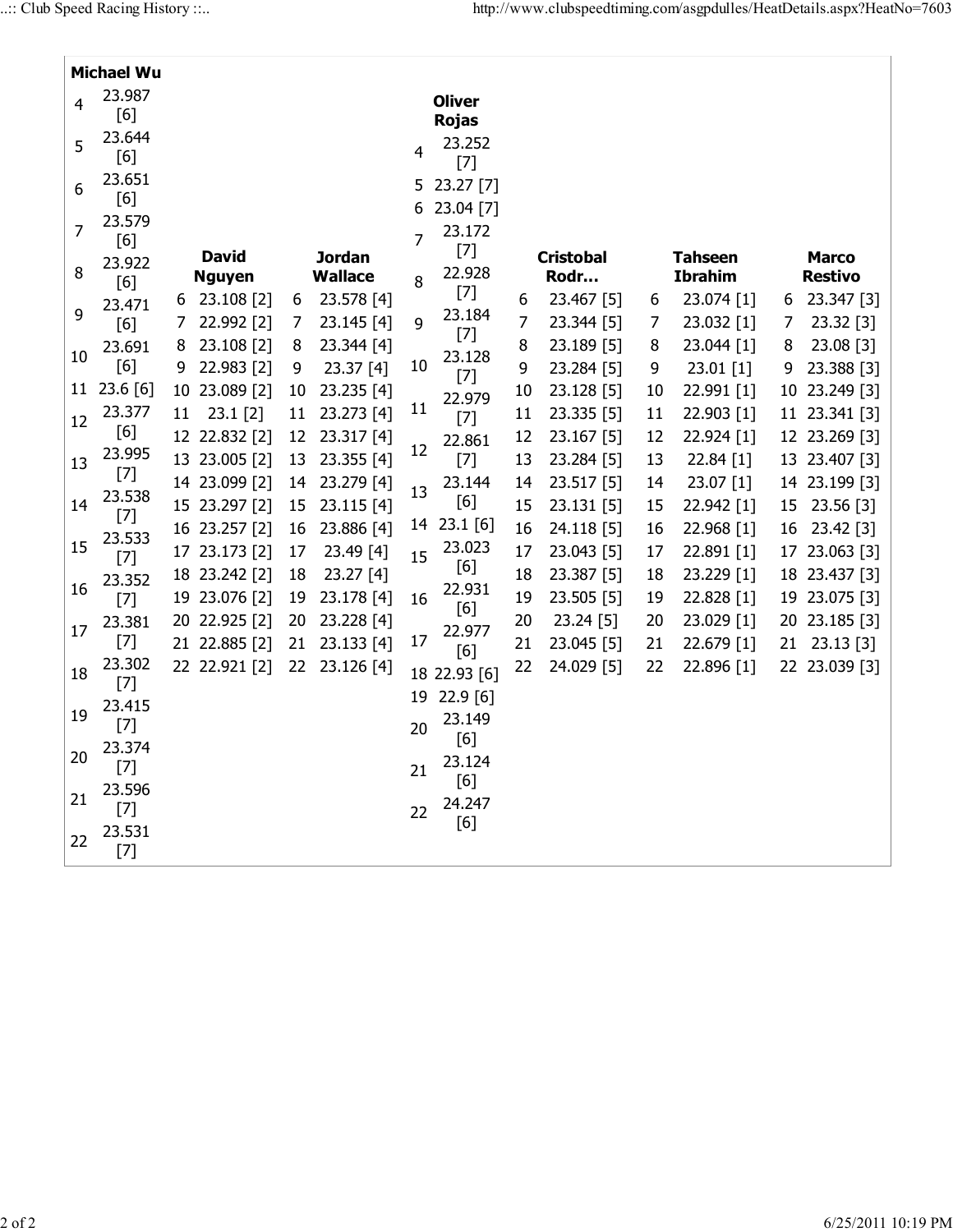|                               | <b>Heat Results</b>              |                                                 |                                                                 |                                   |                                 |  |  |  |  |  |  |
|-------------------------------|----------------------------------|-------------------------------------------------|-----------------------------------------------------------------|-----------------------------------|---------------------------------|--|--|--|--|--|--|
| <b>Heat Type:</b>             | 18 Lap Main (Volta)              |                                                 |                                                                 |                                   |                                 |  |  |  |  |  |  |
| <b>Min By:</b>                | <b>Position</b>                  |                                                 |                                                                 |                                   |                                 |  |  |  |  |  |  |
| Date:                         | 6/25/2011 3:20 PM                |                                                 |                                                                 |                                   |                                 |  |  |  |  |  |  |
| <b>Winners</b>                | <b>William Shively</b>           |                                                 |                                                                 |                                   |                                 |  |  |  |  |  |  |
|                               | Racer:<br><b>William Shively</b> |                                                 |                                                                 |                                   |                                 |  |  |  |  |  |  |
|                               |                                  | 23.302                                          | # of Laps:                                                      | Gap from Leader.                  | Avg. Lap:                       |  |  |  |  |  |  |
|                               |                                  |                                                 | 22                                                              |                                   | 26.73                           |  |  |  |  |  |  |
|                               | <b>Heat Winner:</b>              | 1528                                            | This Round                                                      | 49                                |                                 |  |  |  |  |  |  |
|                               |                                  | Racer:<br>Bartosz Nowako                        |                                                                 |                                   |                                 |  |  |  |  |  |  |
|                               |                                  | 23.352                                          | # of Laps:                                                      | Gap from Leader:                  | Avg. Lap:                       |  |  |  |  |  |  |
|                               |                                  |                                                 | 22                                                              | 3499.000                          | 26.785                          |  |  |  |  |  |  |
|                               | <b>2nd Place:</b>                | 1332                                            | This Round                                                      | 35                                |                                 |  |  |  |  |  |  |
|                               |                                  | Racer:<br>Keith Shugarts                        |                                                                 |                                   |                                 |  |  |  |  |  |  |
|                               |                                  | 23.369                                          | # of Laps:                                                      | Gap from Leader:                  | Avg. Lap:                       |  |  |  |  |  |  |
|                               |                                  |                                                 | 22                                                              | 4001.000                          | 24.896                          |  |  |  |  |  |  |
|                               | Place:                           | $=1.0274$<br>1e = = =<br>1621                   | his Round                                                       | 30                                |                                 |  |  |  |  |  |  |
|                               |                                  |                                                 |                                                                 |                                   |                                 |  |  |  |  |  |  |
| Position                      | Racer                            | Best Lap                                        | Gap from Leader                                                 | # of Laps                         | Average RPM<br>Lap              |  |  |  |  |  |  |
| 4                             | Rodney Rawlinson                 | 23.594                                          | 12770.000                                                       | 22                                | 25.192 2538                     |  |  |  |  |  |  |
| 5                             | Vincent Lee                      | 23.418                                          | 14627.000                                                       | 22                                | 25.449 1285                     |  |  |  |  |  |  |
| 6                             | E. Grube                         | 24.06                                           | 1 <sub>L</sub>                                                  | 21                                | 26.092 1214                     |  |  |  |  |  |  |
| $\overline{7}$                | themike                          | 24.821                                          | 2L                                                              | 20                                | 27.229 1212                     |  |  |  |  |  |  |
| Vitings f                     | Racer                            |                                                 |                                                                 |                                   |                                 |  |  |  |  |  |  |
| <b>Keith</b>                  | <b>William</b>                   | <b>Rodney</b>                                   | <b>Bartosz</b><br><b>Vincent</b>                                | themike                           | E. Grube                        |  |  |  |  |  |  |
| <b>Shugarts</b><br>1          | <b>Shively</b><br>1              | <b>Rawlinson</b>                                | Nowako<br>Lee                                                   | 44.326<br>1                       | 45.476<br>$\mathbf{1}$          |  |  |  |  |  |  |
| 47.493 [4]<br>2               | 90.069 [1]<br>$\overline{2}$     | 45.767 [5]<br>$\mathbf{1}$<br>$\mathbf{1}$<br>2 | 48.358<br>88.476 [2]<br>$\mathbf{1}$<br>$[3]$<br>$\overline{2}$ | $[7]$<br>27.527                   | [6]<br>26.805                   |  |  |  |  |  |  |
| 26.115 [3]<br>23.793 [3]<br>3 | 25.425 [1]<br>23.886 [1]<br>3    | 26.418 [4]<br>25.267 [5]<br>3                   | 26.506 [2]<br>27.803<br>3<br>23.777 [2]                         | $\overline{2}$<br>$[7]$           | $\overline{2}$<br>[6]           |  |  |  |  |  |  |
| 23.692 [3]<br>4               | 23.638 [1]<br>4                  | $\overline{2}$<br>24.942 [5]<br>4               | $[5]$<br>4<br>23.649 [2]                                        | 26.927<br>$\overline{3}$<br>$[7]$ | 25.993<br>$\overline{3}$<br>[6] |  |  |  |  |  |  |